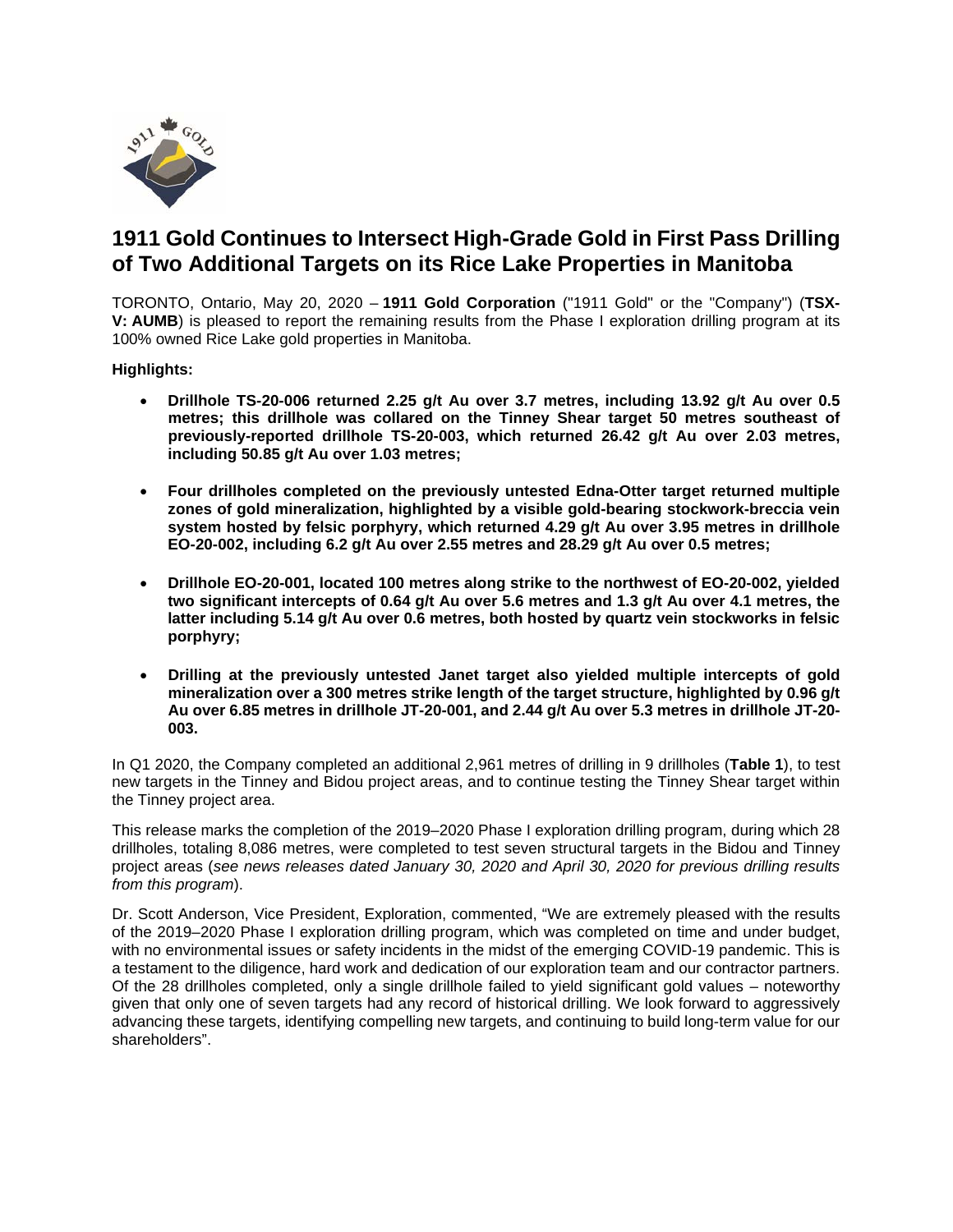|                     |                 | <b>Easting</b> | <b>Northing</b>  | Length | Az.    | Incl.  |      | From             | To               | Length $(2)$ | Gold <sup>(3)</sup> |
|---------------------|-----------------|----------------|------------------|--------|--------|--------|------|------------------|------------------|--------------|---------------------|
| <b>Target</b>       | Hole $ID^{(1)}$ |                | (NAD83, UTMZ15N) | (m)    | (deg.) | (deg.) |      | (m)              | (m)              | (m)          | (g/t)               |
|                     | TS-20-005       | 340939         | 5638291          | 305    | 200    | $-55$  |      | 130.90           | 131.50           | 0.60         | 0.54                |
|                     |                 |                |                  |        |        |        |      | 151.80           | 152.80           | 1.00         | 0.42                |
| <b>Tinney Shear</b> |                 |                |                  |        |        |        |      | 238.00           | 239.00           | 1.00         | 2.43                |
|                     | TS-20-006       | 341114         | 5638021          | 320    | 020    | $-55$  |      | 78.50            | 79.90            | 1.40         | 0.53                |
|                     |                 |                |                  |        |        |        |      | 160.20           | 163.90           | 3.70         | 2.25                |
|                     |                 |                |                  |        |        |        | inc. | 160.90           | 161.40           | 0.50         | 13.92               |
|                     | EO-20-001       | 340640         | 5638958          | 404    | 200    | $-60$  |      | 229.60           | 230.90           | 1.30         | 3.47                |
|                     |                 |                |                  |        |        |        |      | 238.40           | 242.50           | 4.10         | 1.30                |
|                     |                 |                |                  |        |        |        | inc. | 238.40           | 239.00           | 0.60         | 5.14                |
|                     |                 |                |                  |        |        |        | and  | 242.00           | 242.50           | 0.50         | 3.74                |
|                     |                 |                |                  |        |        |        |      | 287.80           | 288.30           | 0.50         | 0.84                |
|                     |                 |                |                  |        |        |        |      | 293.50           | 294.16           | 0.66         | 0.51                |
|                     |                 |                |                  |        |        |        |      | 296.70           | 302.30           | 5.60         | 0.64                |
|                     |                 |                |                  |        |        |        | inc. | 298.15           | 298.90           | 0.75         | 2.37                |
|                     |                 |                |                  |        |        |        | and  | 300.70           | 302.30           | 1.60         | 0.56                |
|                     |                 |                |                  |        |        |        |      | 303.60           | 304.15           | 0.55         | 1.47                |
|                     |                 |                |                  |        |        |        |      | 311.00           | 314.00           | 3.00         | 0.48                |
|                     |                 |                |                  |        |        |        |      | 327.00           | 328.00           | 1.00         | 0.37                |
|                     | EO-20-002       | 340720         | 5638905          | 395    | 200    | $-55$  |      | 188.60           | 189.50           | 0.90         | 1.15                |
|                     |                 |                |                  |        |        |        |      | 200.00           | 201.00           | 1.00         | 0.38                |
| <b>Edna-Otter</b>   |                 |                |                  |        |        |        |      | 218.40<br>225.30 | 219.00<br>229.25 | 0.60         | 0.39<br>4.29        |
|                     |                 |                |                  |        |        |        | Inc. | 225.30           | 227.85           | 3.95         | 6.20                |
|                     |                 |                |                  |        |        |        | and. | 225.30           | 225.80           | 2.55<br>0.50 | 28.29               |
|                     |                 |                |                  |        |        |        |      | 231.70           | 232.20           | 0.50         | 0.70                |
|                     |                 |                |                  |        |        |        |      | 233.25           | 234.80           | 1.55         | 0.57                |
|                     |                 |                |                  |        |        |        |      | 250.50           | 251.50           | 1.00         | 0.36                |
|                     |                 |                |                  |        |        |        |      | 254.50           | 255.65           | 1.15         | 1.71                |
|                     |                 |                |                  |        |        |        |      | 257.70           | 258.70           | 1.00         | 0.71                |
|                     |                 |                |                  |        |        |        |      | 261.40           | 261.90           | 0.50         | 1.34                |
|                     | EO-20-003       | 340435         | 5639080          | 287    | 220    | $-50$  |      |                  |                  | <b>NSR</b>   |                     |
|                     | EO-20-004       | 340553         | 5639007          | 344    | 200    | $-60$  |      | 191.00           | 191.50           | 0.50         | 0.34                |
|                     |                 |                |                  |        |        |        |      | 204.50           | 205.00           | 0.50         | 0.86                |
|                     |                 |                |                  |        |        |        |      | 217.00           | 217.60           | 0.60         | 2.37                |
|                     |                 |                |                  |        |        |        |      | 277.50           | 278.00           | 0.50         | 0.38                |
|                     | JT-20-001       | 335718         | 5638550          | 305    | 175    | $-60$  |      | 6.80             | 7.80             | 1.00         | 0.72                |
|                     |                 |                |                  |        |        |        |      | 58.00            | 64.85            | 6.85         | 0.96                |
|                     |                 |                |                  |        |        |        | inc. | 58.00            | 59.00            | 1.00         | 3.53                |
|                     |                 |                |                  |        |        |        |      | 87.00            | 88.00            | 1.00         | 1.34                |
|                     |                 |                |                  |        |        |        |      | 92.00            | 94.00            | 2.00         | 1.04                |
|                     |                 |                |                  |        |        |        |      | 102.00           | 104.00           | 2.00         | 0.73                |
| Janet               |                 |                |                  |        |        |        |      | 113.00           | 113.50           | 0.50         | 5.14                |
|                     |                 |                |                  |        |        |        |      | 124.70           | 127.00           | 2.30         | 1.92                |
|                     | JT-20-002       | 335829         | 5638547          | 326    | 175    | -60    |      | 154.40           | 157.40           | 3.00         | 0.48                |
|                     |                 |                |                  |        |        |        | inc. | 154.40           | 155.40           | 1.00         | 1.03                |
|                     | JT-20-003       | 335527         | 5638535          | 275    | 175    | -60    |      | 98.20            | 99.05            | 0.85         | 0.69                |
|                     |                 |                |                  |        |        |        |      | 102.20           | 107.50           | 5.30         | 2.44                |
|                     |                 |                |                  |        |        |        | inc. | 104.40           | 107.50           | 3.10         | 3.16                |
|                     |                 |                |                  |        |        |        | and  | 105.90           | 107.50           | 1.60         | 4.37                |

## **Table 1: Summary of new assay results from the Phase I exploration drilling program.**

 $<sup>(1)</sup>$  Numbering reflects order in which drill holes were laid-out, rather than sequence of drilling</sup>

(2) Represents drillcore length, as true width is presently unknown

(3) All reported intervals represent weighted averages; bold values correspond to highlighted intercepts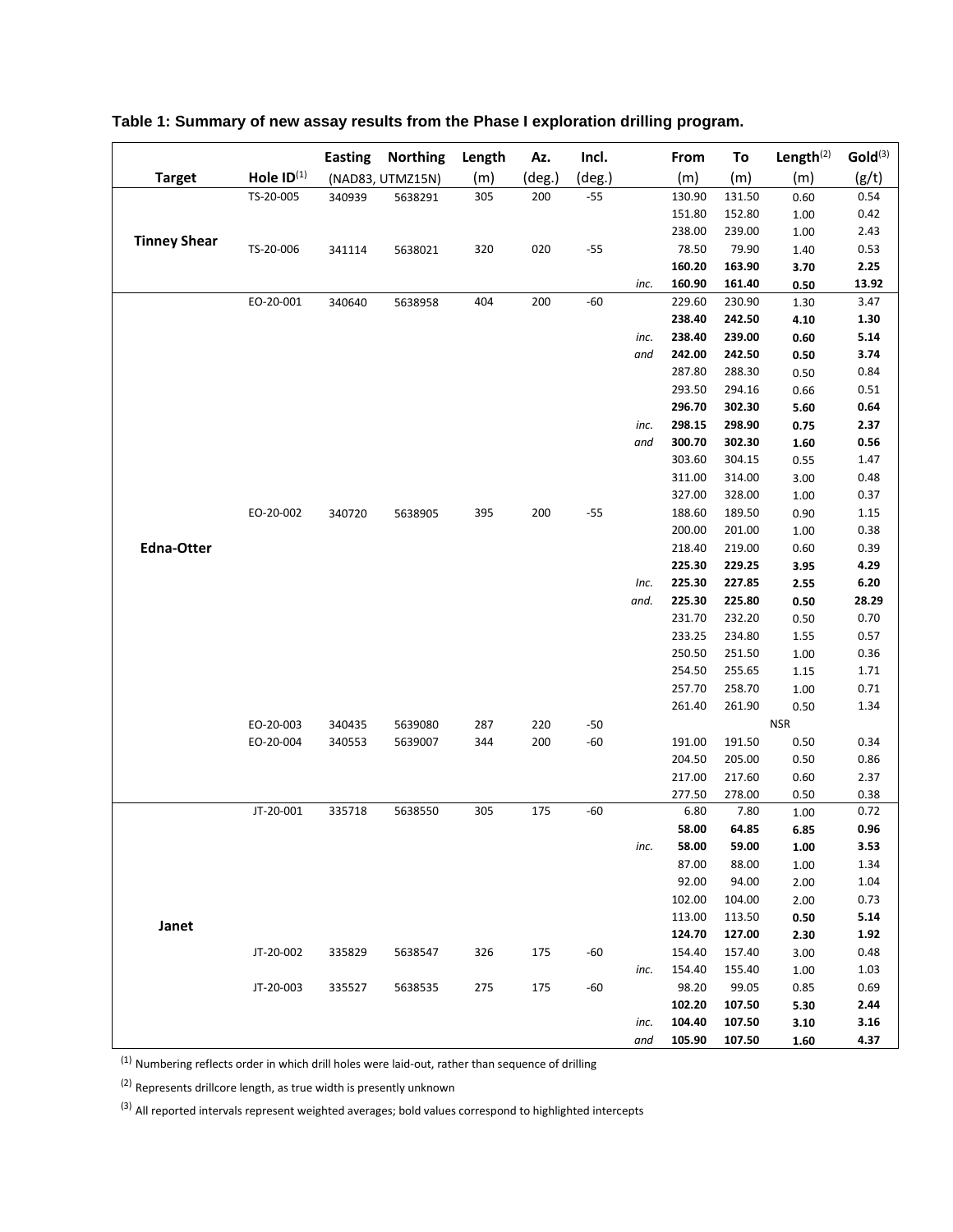The Tinney and Bidou projects are located approximately 35 kilometres southeast of the Company's True North mine and mill complex with access via an all-weather provincial road (**[Figure 1 Link](https://www.1911gold.com/files/images/2020/05/Figure-1-Plan-Map-of-Southeast-Portion-of-Rice-Lake-Belt.pdf)**). Both are situated within the Company's district-scale (53,804 hectare) land package in the Archean Rice Lake greenstone belt of southeastern Manitoba, part of the prolific Uchi geological domain, which hosts the 3 million-ounce Rice Lake gold camp in Manitoba and the 30-million-ounce Red Lake gold camp in adjacent Ontario.

## **Tinney Shear Target**

The Tinney Shear target occurs within the larger Tinney project area, the stratigraphy and structure of which are analogous to the 60-million-ounce Kalgoorlie Gold Field of the Archean Yilgarn craton in Western Australia. The project area is underlain by tholeiitic basalt flows, gabbro sills and siliceous sedimentary units that are intruded by felsic porphyry intrusions and occupy the hinge of the regional-scale Beresford Lake anticline, which is partially dismembered by faults and shears (**[Figure 1 Link](https://www.1911gold.com/files/images/2020/05/Figure-1-Plan-Map-of-Southeast-Portion-of-Rice-Lake-Belt.pdf)**). The largest felsic intrusion, the Gunnar porphyry, cuts discordantly across stratigraphy for 2.5 kilometres along strike, providing the competency contrasts and strength anisotropy necessary to facilitate structural preparation and vein emplacement. The southern extent of this porphyry hosts the historic Gunnar deposit, which produced approximately 100,000 ounces of gold between 1936 and 1941, from ore grading approximately 12 g/t Au.

The Tinney Shear target consists of a brittle-ductile shear zone that has been traced on surface over 500 metre along strike and extends eastward from the Gunnar porphyry into the hinge of the Beresford Lake anticline. Six drill holes, totalling 1,707 metres (TS-20-001 to 006), have now been completed to test a 350 metre segment of this shear (**[Figure 2 Link](https://www.1911gold.com/files/images/2020/05/Figure-2-Plan-map-of-the-Tinney-Shear.pdf)**), yielding multiple zones of gold mineralization associated with brittle-ductile structures, quartz-carbonate vein systems and local silica-flooding. Previously-reported drillhole TS-20-003 returned the most significant intercept, yielding 26.42 g/t Au over 2.03 metres (including 50.85 g/t Au over 1.03 metres) from 157.0 to 159.03 metres downhole. This zone consists of a shear vein with local visible gold, hosted by intensely sheared tholeiitic basalt.

Drillhole TS-20-006 was collared 50 metres along strike to the east-southeast of TS-20-003 to test the strike continuity of the Tinney Shear. This drillhole returned 2.25 g/t Au over 3.7 metres from 160.2 to 163.9 metres downhole, including a high-grade interval of 13.92 g/t Au over 0.5 metres from 160.9 to 161.4 metres downhole, consisting of a laminated shear vein hosted by intensely sheared and altered (chlorite-ankerite) tholeiitic basalt. Drillhole TS-20-006 is interpreted to indicate continuity of the Tinney Shear, which remains open to the southeast along strike towards the hinge of the Beresford Lake anticline.

Drillhole TS-20-005 was completed to follow up on the previously-reported results from drillhole TS-20-004, which returned a high-grade intercept of 43.27 g/t Au over 0.65 metres from a shear vein within the Gunnar porphyry. Drillhole TS-20-005 was designed to test the predicted line of intersection between the Tinney Shear and Gunnar porphyry, approximately 85 metres southeast of the high-grade intercept from TS-20- 004. In order to obtain a complete section through the Gunnar porphyry to constrain its geometry at depth, drillhole TS-20-005 was drilled on the opposite azimuth from drillhole TS-20-004. Multiple narrow zones containing strongly anomalous gold values were intersected by drillhole TS-20-005, highlighted by 2.43 g/t Au over 1.0 metres from 238 to 239 metres downhole, associated with quartz-tourmaline veins near the footwall contact of the porphyry, which is strongly deformed and altered.

## **Edna-Otter Target**

The Edna-Otter target, also within the Tinney project area, coincides with the previously-untested northwest extension of the Gunnar porphyry (**[Figure 3 Link](https://www.1911gold.com/files/images/2020/05/Figure-3-Plan-map-of-the-Edna-Otter.pdf)**). This target includes the Edna Shear, which trends roughly parallel to the porphyry and has been traced along strike for over 500 metres, as well as the Otter zone – a complex system of shear and stockwork quartz veins hosted by the porphyry. Four drillholes (EO-20-001 to 004), totaling 1,430 metres, were completed to test a 350 metre segment of this target.

The most significant values were obtained from drillholes EO-20-001 and EO-20-002, which tested the southeast portion of the target in proximity to the discordant structure that corresponds to the Cougar target, which was tested by two drillholes, both of which yielded high-grade gold intercepts (**[Figure 3 Link](https://www.1911gold.com/files/images/2020/05/Figure-3-Plan-map-of-the-Edna-Otter.pdf)**).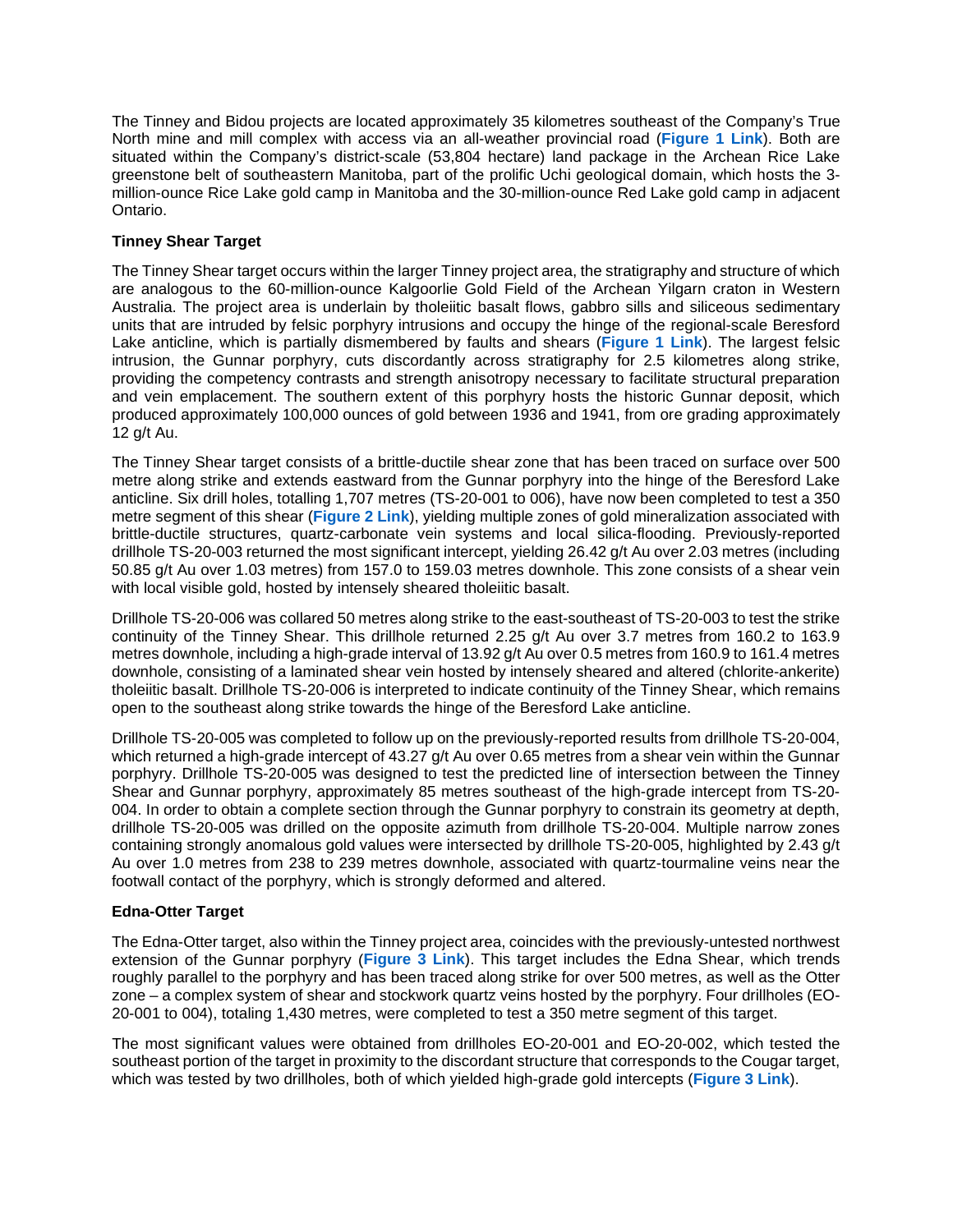Drillhole EO-20-002 returned the most significant intercept of 4.29 g/t Au over 3.95 metres from 225.3 to 229.25 metres downhole, including 6.2 g/t Au over 2.55 metres from 225.3 to 227.85 metres downhole, and 28.29 g/t Au over 0.5 metres from 225.3 to 225.8 metres downhole. This zone consists of stockwork-breccia quartz veins containing visible gold hosted by the Gunnar porphyry, which is strongly deformed, veined and altered (silica-sericite-pyrite) throughout this interval (**[Figure 4 Drill Core](https://www.1911gold.com/files/images/2020/05/Figure-4-Drillcore-photos-EO-20-002.pdf) Photo Link**).

Drillhole EO-20-001, located 100 metres along strike to the northwest of EO-20-002, yielded multiple intercepts, highlighted by 1.3 g/t Au over 4.1 metres from 238.4 to 242.5 metres downhole, including 5.14 g/t Au over 0.6 metres from 238.4 to 239.0 downhole, and 0.64 g/t Au over 5.6 metres from 296.7 to 302.3 metres downhole. Both of these intercepts consist of stockwork-breccia quartz-pyrite-tourmaline veins in strongly deformed and altered Gunnar porphyry.

Given their significant width and grade, the structures intersected in first-pass drilling of the Edna-Otter target clearly warrant additional drilling, most notably in the untested area beneath Tinney Lake, where the Edna-Otter and Cougar structures are interpreted to intersect (**[Figure 3 Link](https://www.1911gold.com/files/images/2020/05/Figure-3-Plan-map-of-the-Edna-Otter.pdf)**).

## **Janet Target**

The Company completed three drillholes, totaling 906 metres, on the previously untested Janet target in the Bidou project area (**[Figure 5 Link](https://www.1911gold.com/files/images/2020/05/Figure-5-Plan-map-of-the-Janet.pdf)**). The target here is a brittle-ductile shear zone that cuts at a shallow angle across tholeiitic basalt flows and interflow sedimentary rocks, intruded by a thick gabbro sill and felsic porphyry dike. The drillholes were designed to test the structure in locations where it cuts the contacts of the gabbro and felsic porphyry intrusions.

All of the drillholes intersected wide zones of shear deformation and associated alteration, with the best intercepts coming from drillholes JT-20-001 and JT-20-003, collared approximately 200 metres apart.

Drillhole JT-20-003 yielded the most significant intercept, returning 2.44 g/t Au over 5.3 metres from 102.2 to 107.5 downhole: this zone remains open along strike to the west. Drillhole JT-20-001 yielded several significant intercepts, including 0.96 g/t Au over 6.85 metres from 58.0 to 64.85 metres downhole, 5.14 g/t Au over 0.5 metres from 113.0 to 113.5 metres downhole, and 1.92 g/t Au over 2.3 metres from 124.7 to 127.0 metres downhole. Gold mineralization in these drillholes is associated with shear and extensional quartz-tourmaline veins in zones of moderate to strong shear deformation and alteration in felsic porphyry, basalt and gabbro.

The Janet structure is interpreted to splay off the Bidou Shear approximately 1 kilometre to the westsouthwest along strike (**[Figure 1 Link](https://www.1911gold.com/files/images/2020/05/Figure-1-Plan-Map-of-Southeast-Portion-of-Rice-Lake-Belt.pdf)**), providing considerable scope for additional drilling. The movement direction and geometry of the structure indicate potential for large-scale sites of structural dilation favourable for vein emplacement – an analogous stratigraphic and structural scenario to the True North deposit at Bissett, Manitoba.

#### **2020 Field Exploration Program**

Geological field crews for the 2020 field exploration program have been mobilized to the True North site in stages over the past three weeks, in compliance with all Public Health Orders issued by the Chief Provincial Public Health Officer, and with strict adherence to comprehensive policies and procedures that have been implemented by the Company to mitigate the spread of COVID-19. Fieldwork has commenced in several project areas with the goal of aggressively advancing targets for the Phase II exploration drilling program, currently in the early stages of planning for Q3/Q42020–Q12021.

## **QA/QC Protocols**

Sample handling, preparation and analysis are monitored through the implementation of formal chain-ofcustody procedures and quality assurance/quality control programs designed to follow industry best practices. Drillcore is logged and sampled in a secure facility located in Bissett, Manitoba. Drillcore samples for gold assay are cut in half using a diamond saw and are submitted to TSL Laboratories Inc. in Saskatoon, Saskatchewan, for preparation by crushing to 70% passing 1.7 mm, riffle splitting to obtain 250 g aliquots, and pulverizing to 95% passing 106 microns. Pulps are analyzed by a 30 g fire assay and AAS finish. Samples yielding gold values >1000 ppb are re-analyzed by fire assay with a gravimetric finish. Intervals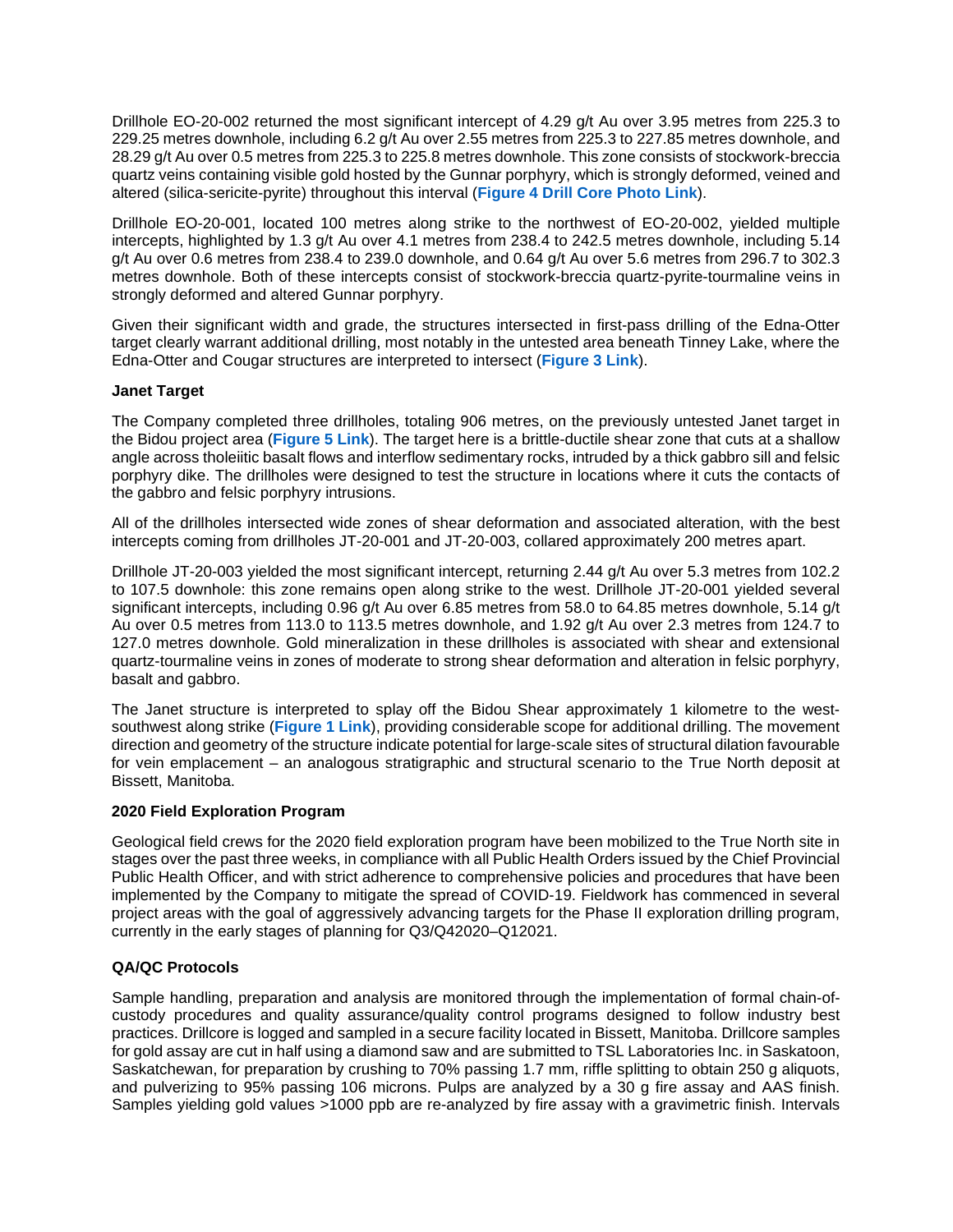containing visible gold are analyzed by screen metallic assay, with the weighted average of gold for the entire sample reported, based on fire assays of the screen oversize and undersize fractions. Certified standards, non-certified blanks and field duplicates are inserted into the sample stream at regular intervals, such that QA/QC accounted for about 10% of the total samples. Results are routinely evaluated for accuracy, precision and contamination.

## **Qualified Person Statement**

Technical information in this news release has been reviewed and approved by Dr. Scott Anderson, Ph.D., P.Geo., the Company's Vice President, Exploration, and Qualified Person as defined by Canadian National Instrument 43-101 – Standards of Disclosure for Mineral Projects.

## **About 1911 Gold Corporation**

1911 Gold is a junior gold producer and explorer that owns the True North mine and mill complex and is reprocessing historic tailings on a seasonal basis. In addition to operating True North at Bissett, Manitoba, 1911 Gold holds 53,804 hectares of highly prospective mineral dispositions within and adjacent to the Rice Lake greenstone belt. 1911 Gold believes its land package is a prime exploration opportunity, with potential to develop a mining district centred on its True North facility. The Company also owns the Tully and Denton-Keefer projects near Timmins, Ontario, and intends to focus on both organic growth opportunities and accretive acquisition opportunities in North America.

1911 Gold's True North complex and exploration land package are located within the traditional territory of the Hollow Water First Nation, signatory to Treaty No. 5 (1875-76). 1911 Gold looks forward to maintaining open, co-operative and respectful communication with the Hollow Water First Nation in order to build mutually beneficial working relationships.

#### ON BEHALF OF THE BOARD OF DIRECTORS

Ron Clayton President and CEO

#### **For further information, please contact:**

Scott Anderson, Ph.D., P.Geo Vice President, Exploration (204) 792-7194 [sanderson@1911Gold.com](mailto:sanderson@1911Gold.com)

#### **CAUTIONARY STATEMENT REGARDING FORWARD-LOOKING INFORMATION**

This news release may contain forward-looking statements. Often, but not always, forward-looking statements can be identified by the use of words such as "plans", "expects" or "does not expect", "is expected", "budget", "scheduled", "estimates", "forecasts", "intends", "anticipates" or "does not anticipate", or "believes", or describes a "goal", or variation of such words and phrases or state that certain actions, events or results "may", "could", "would", "might" or "will" be taken, occur or be achieved.

All forward-looking statements reflect the Company's beliefs and assumptions based on information available at the time the statements were made. Actual results or events may differ from those predicted in these forward-looking statements. All of the Company's forward-looking statements are qualified by the assumptions that are stated or inherent in such forward-looking statements, including the assumptions listed below. Although the Company believes that these assumptions are reasonable, this list is not exhaustive of factors that may affect any of the forward-looking statements.